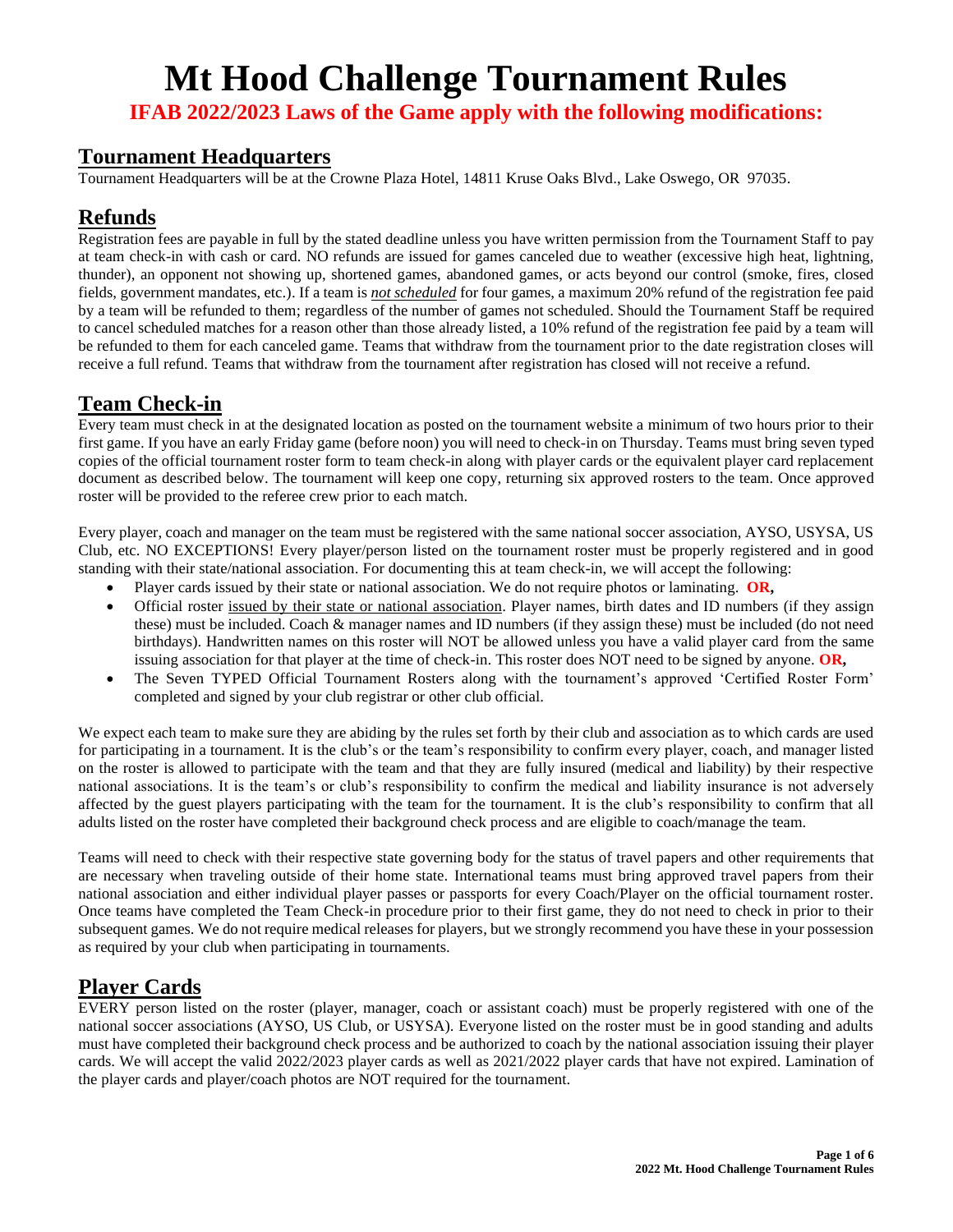**IFAB 2022/2023 Laws of the Game apply with the following modifications:**

#### **Player Ages**

Age groups in this tournament will be based on the birth year of the oldest player on the team in conformance with US Soccer's birth year registration initiative. All players must be eligible to play in their age division, any exceptions to the rule must be approved in writing by the Tournament Director prior to team check-in. A player may not play on more than one team during the tournament, regardless of the age groups &/or gender of the teams they wish to play on.

 $U09 = Born$  in 2014  $U10 = Born$  in 2013  $U11 = Born$  in 2012  $U12 = Born in 2011$  $U13 = Born$  in 2010  $U14 = Born$  in 2009  $U15 = Born$  in 2008  $U16 = Born$  in 2007  $U17 = Born$  in 2006  $U18 = Born$  in 2005  $U19 = Born$  in 2004 U20 = Born in 2003 (cannot have played on any college team)

# **Roster Size and Guest Players**

The U9 and U10 teams will play 7v7 and may roster a maximum of fifteen players. The U11 and U12 teams will play 9v9 and may roster a maximum of eighteen players. The U13-U19 teams will play 11v11 and may roster a maximum of twenty-two players. All teams may have up to six guest players. (A guest player is a "registered player participating in a competition for a team to which the player is not on the regular roster for purposes of league play".) No more than eighteen players can be on the match roster to play in a particular game so you must cross off any players above the eighteen that might be listed on the approved roster prior to the start of any single game. All eighteen active players may be on the team's sideline during the game for all age groups. Any crossed off players may sit with the team if not dressed to play and with the approval of the referee. A player may not play on more than one team during the tournament, regardless of the age groups &/or gender.

## **Substitutions**

Free substitution will be allowed for all age groups, with the referee's permission, any time play has stopped. A referee may deny a substitution request if the referee considers it to be an intentional plan to disrupt the play, or an attempt to run off an excessive amount of time. Referees are responsible for making sure games do not impact the start of the next game.

## **Minimum Number of Players**

Teams playing 7v7 must have a minimum of five players and one adult who is listed on the roster to participate in a match. Teams playing 9v9 must have a minimum of six players and one adult who is listed on the roster to participate in a match. Teams playing 11v11 must have a minimum of seven players and one adult who is listed on the roster to participate in a match. In the event a team does not have the required participants, the site coordinator shall be notified, and they will communicate with the Tournament Director/Coordinator to obtain instructions on how to proceed. Depending on the decision made, the halves may be shortened to ensure the match terminates at least five minutes before the next match. In no case shall the referee make the decision to resolve the problem; that is solely at the discretion of the Tournament Director/Coordinator. There are no time restrictions that the referee can impose for the short-handed team to field the required minimum participants. A team that forfeits a game will advance to the medal round if they would otherwise qualify.

## **Team Sidelines**

Players and Coaches must be on one side of the field, spectators on the other side. Coaches, players, and spectators are not allowed behind the end-line for any reason. Teams are allowed up to FOUR adults to be on the team's sideline, however, only those with listed on the approved tournament roster may be on the team's side of the field.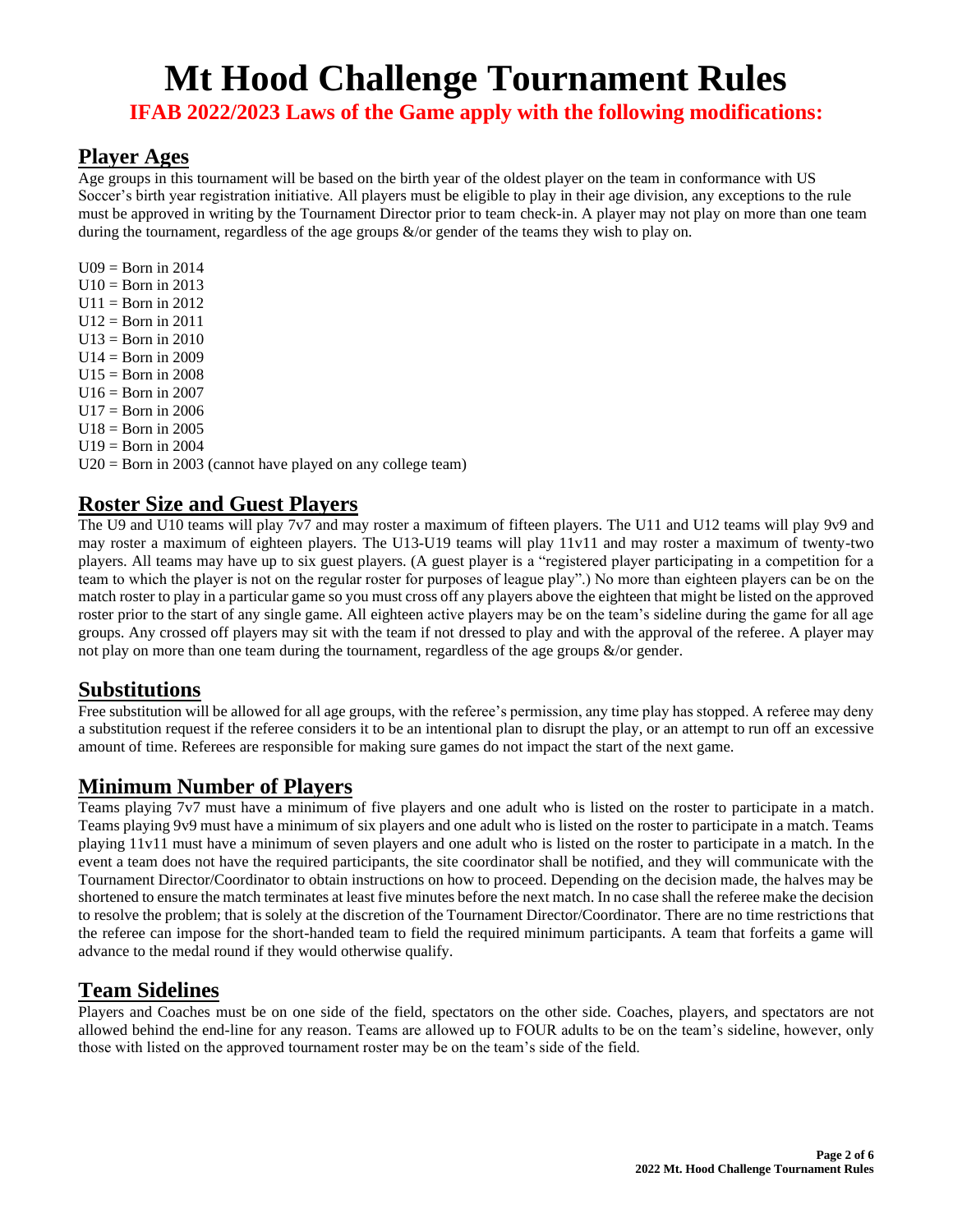**IFAB 2022/2023 Laws of the Game apply with the following modifications:**

### **Tournament Format and Brackets**

Teams within each Division will be placed in three, four, or five team brackets and play a preliminary schedule. We will accept a maximum of sixteen teams for any Division. Teams will be scheduled for a minimum of four games. Home and visiting team designations will appear on the schedules.

#### **Scoring Method**

Scoring during the tournament will be based on the following system (maximum of 10 points per game):

# **Tie Breakers**

If two teams are tied in points after the preliminary round, the following tie breakers will be used.

- 1. Head-to-Head Results.
- 2. Goal Differential. Maximum difference allowed is four per game.
- 3. Least Number of Goals Allowed.
- 4. Coin Flip (performed by Tournament Director or designee).

If three or more teams are tied after the preliminary round, the tie breaker criteria listed will be used in order shown, beginning with criteria #1, to first eliminate, or second, advance one of the three teams. The remaining teams will then be compared, beginning again with criteria #1.

#### **Game Start Times**

Referees will start the game clock at the designated time regardless of whether teams are ready to play. That being said, if a team is late, the Tournament Director/Coordinator may choose to delay the start of the game (and the possible restart of the game clock) so they are able to get to the field. The Tournament Director/Coordinator may allow the start time to be delayed for teams that do not have either the minimum number of players or an adult that is listed on the roster. In situations where the start time has been delayed, the Tournament Director/Coordinator shall determine the length of the halves. A referee may add time lost due to injury or in the event of perceived time wasting. Regardless of the reasons the game clock is adjusted, the game must conclude at least five minutes prior to the start of the next match.

# **Length of Games, Overtime**

U09, U10: 25-minute halves U11, U12: 30-minute halves U13-U19: 30-minute halves

All games will have a 5-minute half-time.

If Quarterfinal or Semifinal games are tied at the end of regulation time, the game will go to IFAB kicks from the penalty mark. Only players on the field at the end of the game may participate in the kicks from the penalty marks.

If a championship game is tied at the end of regulation time, a ten-minute overtime period will be played to conclusion. Teams will switch sides at the five-minute mark. If the game is still tied after the ten minutes of overtime, the game will go to IFAB kicks from the penalty mark. Only players on the field at the end of the overtime period may participate in the kicks from the penalty mark.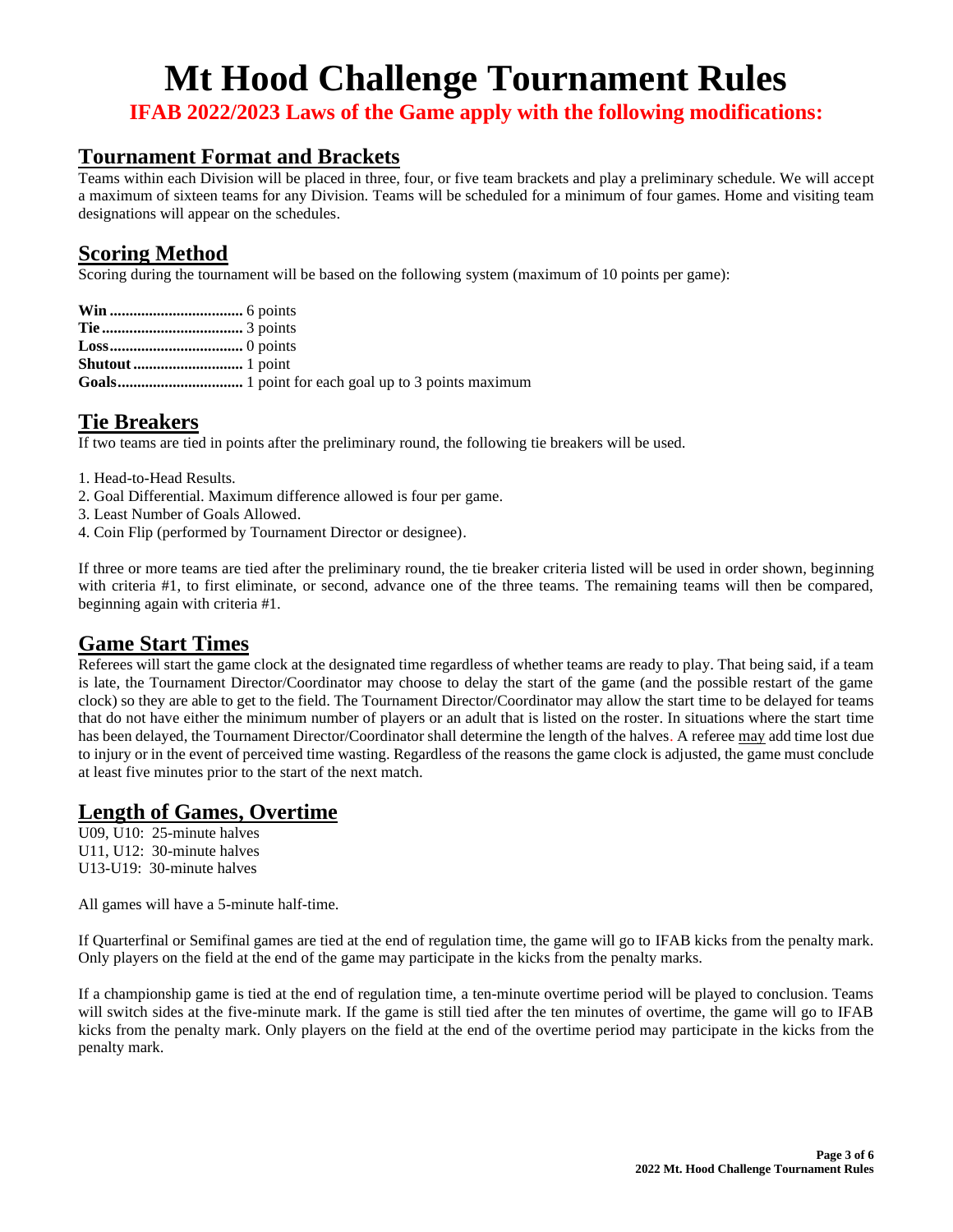**IFAB 2022/2023 Laws of the Game apply with the following modifications:**

#### **Shortened/Abandoned Games**

Referees are the sole arbiter of the game clock and their decisions regarding game length are final and may not be appealed. If games are shortened or abandoned for any reason, the Tournament Director/Coordinator will decide how the game result shall be determined. Decisions by the Tournament Director/Coordinator in determining the official game result are final and may not be appealed. No refunds are issued due to games being shortened or abandoned.

## **Modifications: U9 & U10**

**Build Out Line:** For this tournament, the Build Out Line will be the center line at all fields. At the taking of a Goal Kick or when the goalkeeper takes possession of the ball in his/her hands, the opposing team must retreat quickly to behind the build out line (half line) and remain there until the goalkeeper distributes the ball by throwing or passing or place-kicking the ball. The ball is not in play until either a teammate of this goalkeeper touches the ball, or the ball directly crosses the Build Out Line (half line). If a defending player is nearer to the opponents' goal than the Build Out Line when the ball is distributed, then the goal kick will be retaken. Note: if the goalkeeper **deliberately** distributes the ball before opposing player(s) have retreated behind the Build Out Line they do so at their own risk.

**No Goalkeeper Punts:** A goalkeeper who has taken possession of the ball in his/her hands may not put the ball in play by punting or drop kicking the ball. If a goalkeeper punts or drop kicks the ball, the opposing team is awarded an indirect free kick from the spot of the offense. If the punt occurs within the goal area, the indirect free kick should be taken on the goal area line parallel to the goal line at the nearest point to where the infringement occurred.

## **Modifications: U9-U12**

**No Deliberate Headers:** A player may not use his/her head to play the ball. The infraction consists in deliberately playing the ball with the head. If the referee determines that the ball struck a player in the head when the player is not trying to play the ball, the referee will allow play to continue. The penalty for playing the ball using the head is an indirect free kick at the spot of the infraction. If the infraction is committed within the goal area, the indirect free kick will be taken from the goal area line parallel to the end line at the nearest point to where the infraction occurred.

## **Player's Equipment**

Hard and unyielding items (guards, casts, braces, etc.) on the hand, wrist, elbow, upper arm or shoulder must be covered and must be padded with a closed-cell slow-recovery foam padding that is no less than one-half inch thick. In addition, if the referee *at any particular game* determines that the player is (a) using the cast as a "weapon" (that is, using it to gain an unfair advantage or using it as a striking device) OR (b) if the player appears to be significantly unbalanced due to the weight of the cast, the referee shall determine the player to be ineligible to participate further. All equipment is subject to approval by the match referee.

Shin guards, covered by socks, are mandatory.

No jewelry of any kind (earrings, nose rings, body rings, bracelets, necklaces) is permitted. Taping to conceal jewelry is not permitted. Medical and religions items are not considered 'jewelry' and are allowed but must be taped to the body.

## **Game Balls**

U09, U10: Size 4 ball U11, U12: Size 4 ball U13-U19: Size 5 ball

Each game will be provided with a single Nike ball and will be brought to each game by the referees. If teams/players choose to use their own balls in addition to the provided game ball, they do so at their own risk. The tournament is not responsible for lost or stolen balls.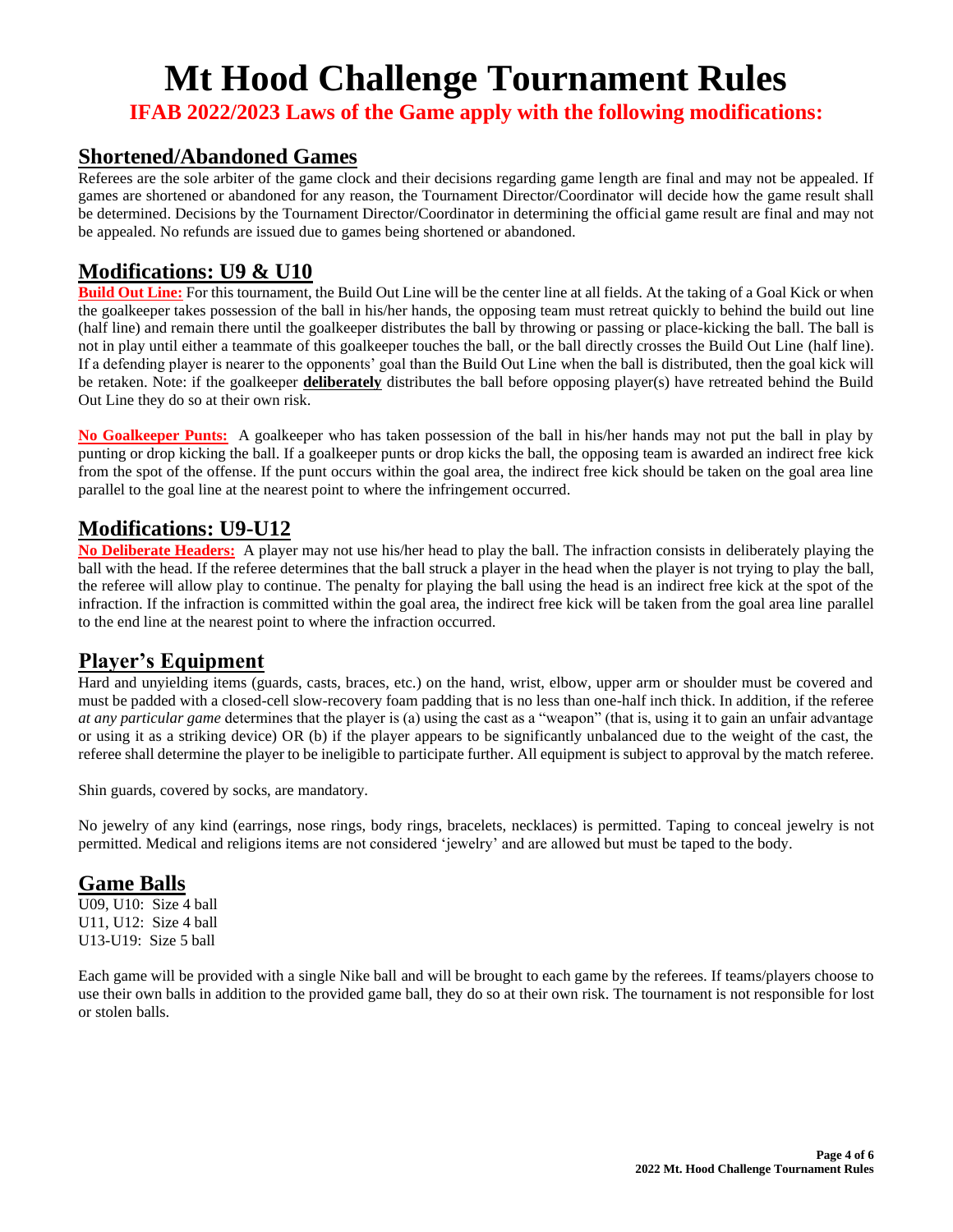**IFAB 2022/2023 Laws of the Game apply with the following modifications:**

#### **Jersey Colors/Numbers**

Each team must have an alternate jersey color (or pinnies of a different color). The home team (listed first) will be responsible for changing jerseys if the referee determines that the opposing jerseys are too similar in color. Numbers are NOT required on jerseys for teams playing 7v7. We realize that summer tournament teams often borrow players. We discourage having duplicate jersey numbers on the same team but understand this may happen. There is no penalty in these situations, but make sure the referee can differentiate the players.

#### **Concussion Situations**

A player who demonstrates signs of concussion because of an observed or suspected blow to the head or body must leave the field and may not return to play in that match. Referees will include in their match report information about any player required to leave the field because of a suspected concussion. A player who has been removed from a game by a referee because of a suspected concussion is ineligible to play until the Tournament Director has received a copy of a medical release signed by a health care professional that has seen the player in person and has authorized an unrestricted return to competition.

#### **Cautions and Send-Offs/Dismissals**

Any player who is sent off (either a "straight red card" or two cautions/yellow cards in a single game) may not be replaced. Any player who is sent off or any coach who is dismissed will receive at minimum a one-game suspension (the next game). In addition, any player sent off for violent conduct will receive a minimum two-game suspension. The Tournament Director (or designee) may impose a larger number of suspensions.

Any coach or team official who is dismissed from a game must immediately leave the game site so as not to be within sight or sound of the field, including the use of electronic communication (e.g., cell phone). In the event the coach or team official refuses to leave, the match will be terminated and subsequently abandoned, and the referee will submit a report to the Tournament Director (or designee) who will declare a forfeit by the offending team. Players who are sent off from a match shall remain on the team sideline. The coach is subsequently responsible for that sent-off player and his/her actions. Should that player fail to behave in a responsible manner, then those actions shall be deemed as having originated from the coach who will be held responsible for them, which may result in the coach's dismissal from the game and the game venue.

#### **Official's Report**

Coaches should verify with the referee at the game's conclusion that their score matches his report. All game results will be called into tournament headquarters by the field marshal immediately following each match. In the event of a conflict, the referee report shall be deemed the official score for the game.

#### **Tournament Rules, Appeals, & Protests**

Referee judgment decisions are final and may not be appealed.

Any other appeal/protest must be verbally lodged with the referee and the opposing coach at the game site. The appeal must then be made in writing to the Tournament Director/Coordinator within two hours of the end of the match. There will be a \$150 nonrefundable fee for any appeal that is filed. The Tournament Director/Coordinator will review any appeal correctly filed under this rule. All decisions about the appeal/protest of the Tournament Director/Coordinator are final. The tournament Director reserves the right to make a final call on any rule interpretation impacting the Mt. Hood Challenge for the well-being of all participants and the quality of the tournament. The Tournament Director has the final say on all matters concerning this event.

#### **Referee Abuse**

Any person who assaults a referee will be banned from further participation in the tournament. If the assault is committed by a player, coach, or other team official, the team with which that person is associated will be removed from the tournament and will forfeit all tournament games. No refunds will be issued to teams that are removed from the tournament for referee abuse.

Information regarding the assault will be forwarded to the home state association or national organization with which the individual is associated for further action as required by the US Soccer Federation.